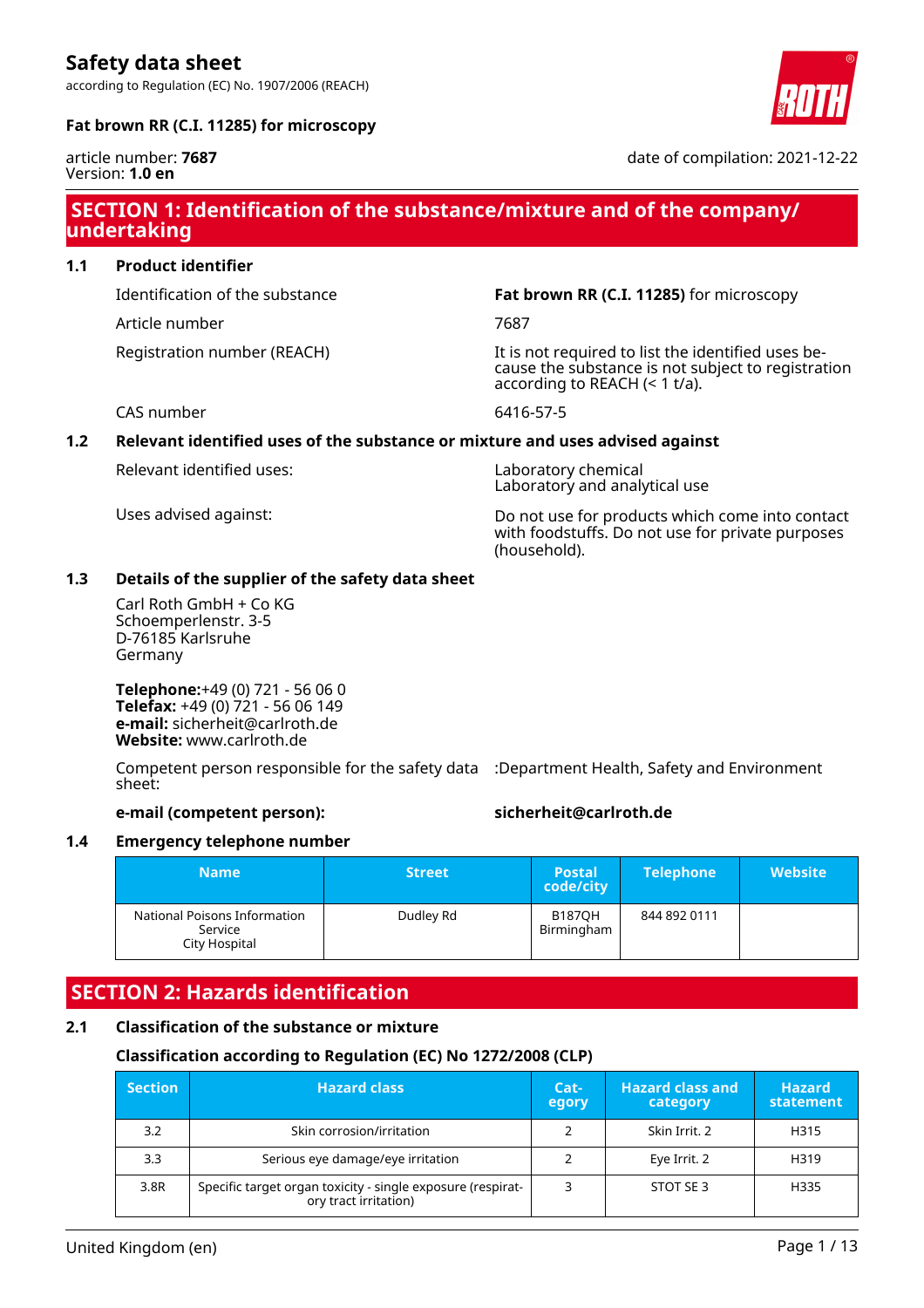according to Regulation (EC) No. 1907/2006 (REACH)



# **Fat brown RR (C.I. 11285) for microscopy**

article number: **7687**

For full text of abbreviations: see SECTION 16

#### **2.2 Label elements**

**Labelling according to Regulation (EC) No 1272/2008 (CLP)**

**Signal word Warning**

#### **Pictograms**

GHS07



# **Hazard statements**

| H315 | Causes skin irritation           |
|------|----------------------------------|
| H319 | Causes serious eye irritation    |
| H335 | May cause respiratory irritation |

#### **Precautionary statements**

#### **Precautionary statements - prevention**

| P <sub>261</sub> | Avoid breathing dust                  |
|------------------|---------------------------------------|
| P280             | Wear protective gloves/eye protection |

#### **Precautionary statements - response**

| P302+P352 | IF ON SKIN: Wash with plenty of water                                                      |
|-----------|--------------------------------------------------------------------------------------------|
|           | P305+P351+P338 IF IN EYES: Rinse cautiously with water for several minutes. Remove contact |
|           | lenses, if present and easy to do. Continue rinsing                                        |

#### **Labelling of packages where the contents do not exceed 125 ml**

Signal word: **Warning**

Symbol(s)



# **2.3 Other hazards**

# **Results of PBT and vPvB assessment**

According to the results of its assessment, this substance is not a PBT or a vPvB.

# **SECTION 3: Composition/information on ingredients**

# **3.1 Substances**

| Name of substance | Fat brown RR (C.I. 11285) |
|-------------------|---------------------------|
| Molecular formula | $C_{16}H_{14}N_{4}$       |
| Molar mass        | 262,3 $9/$ <sub>mol</sub> |
| CAS No            | 6416-57-5                 |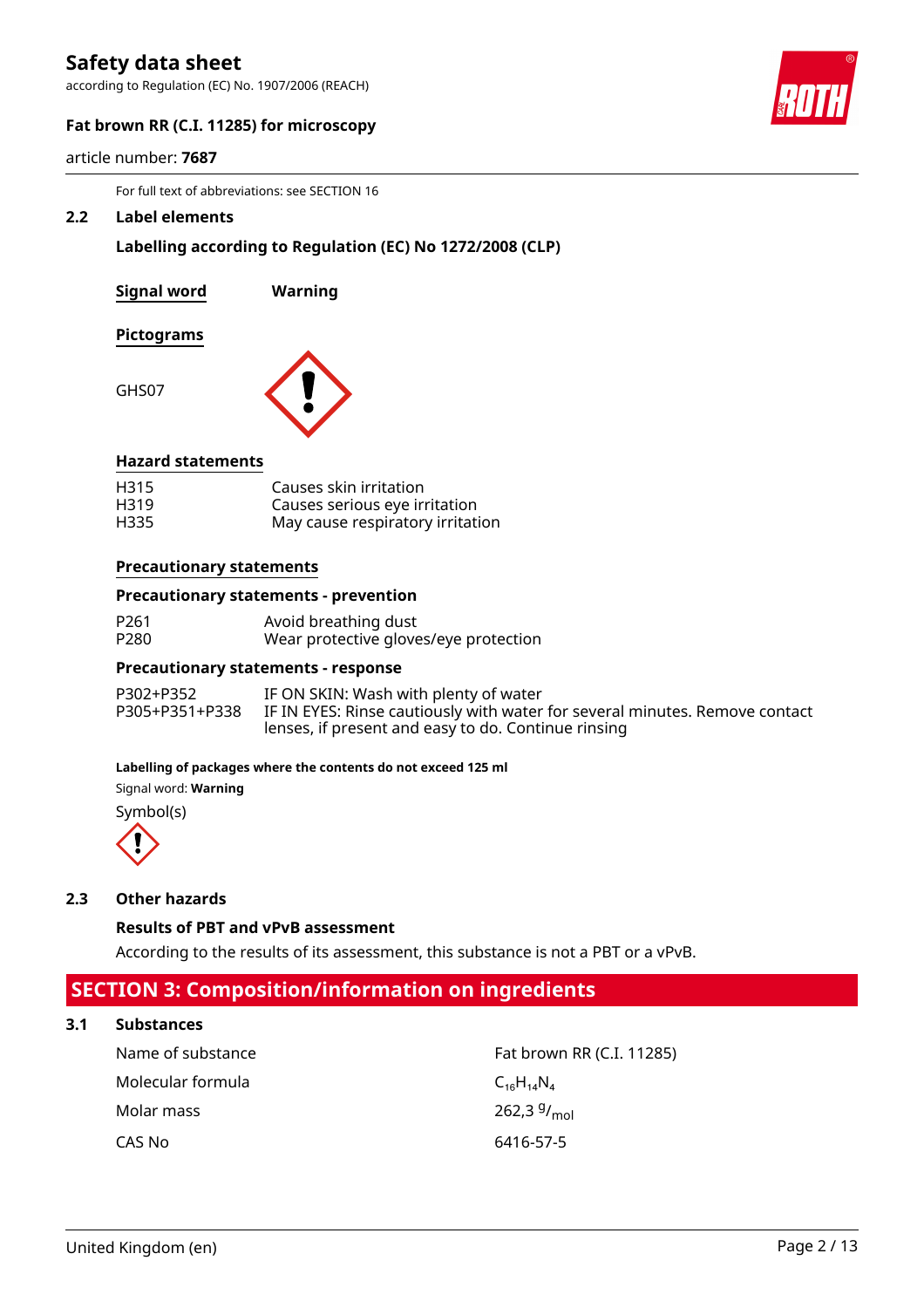according to Regulation (EC) No. 1907/2006 (REACH)



# **Fat brown RR (C.I. 11285) for microscopy**

article number: **7687**

# **SECTION 4: First aid measures**

# **4.1 Description of first aid measures**



# **General notes**

Take off contaminated clothing.

#### **Following inhalation**

Provide fresh air. In all cases of doubt, or when symptoms persist, seek medical advice.

#### **Following skin contact**

Rinse skin with water/shower. In case of skin irritation, consult a physician.

#### **Following eye contact**

Irrigate copiously with clean, fresh water for at least 10 minutes, holding the eyelids apart. In case of eye irritation consult an ophthalmologist.

#### **Following ingestion**

Rinse mouth. Call a doctor if you feel unwell.

# **4.2 Most important symptoms and effects, both acute and delayed**

# Irritation, Cough, Dyspnoea

**4.3 Indication of any immediate medical attention and special treatment needed** none

# **SECTION 5: Firefighting measures**

# **5.1 Extinguishing media**



# **Suitable extinguishing media**

co-ordinate firefighting measures to the fire surroundings water, foam, dry extinguishing powder, ABC-powder

# **Unsuitable extinguishing media**

water jet

# **5.2 Special hazards arising from the substance or mixture**

Combustible.

# **Hazardous combustion products**

In case of fire may be liberated: Nitrogen oxides (NOx), Carbon monoxide (CO), Carbon dioxide (CO₂)

# **5.3 Advice for firefighters**

In case of fire and/or explosion do not breathe fumes. Fight fire with normal precautions from a reasonable distance. Wear self-contained breathing apparatus.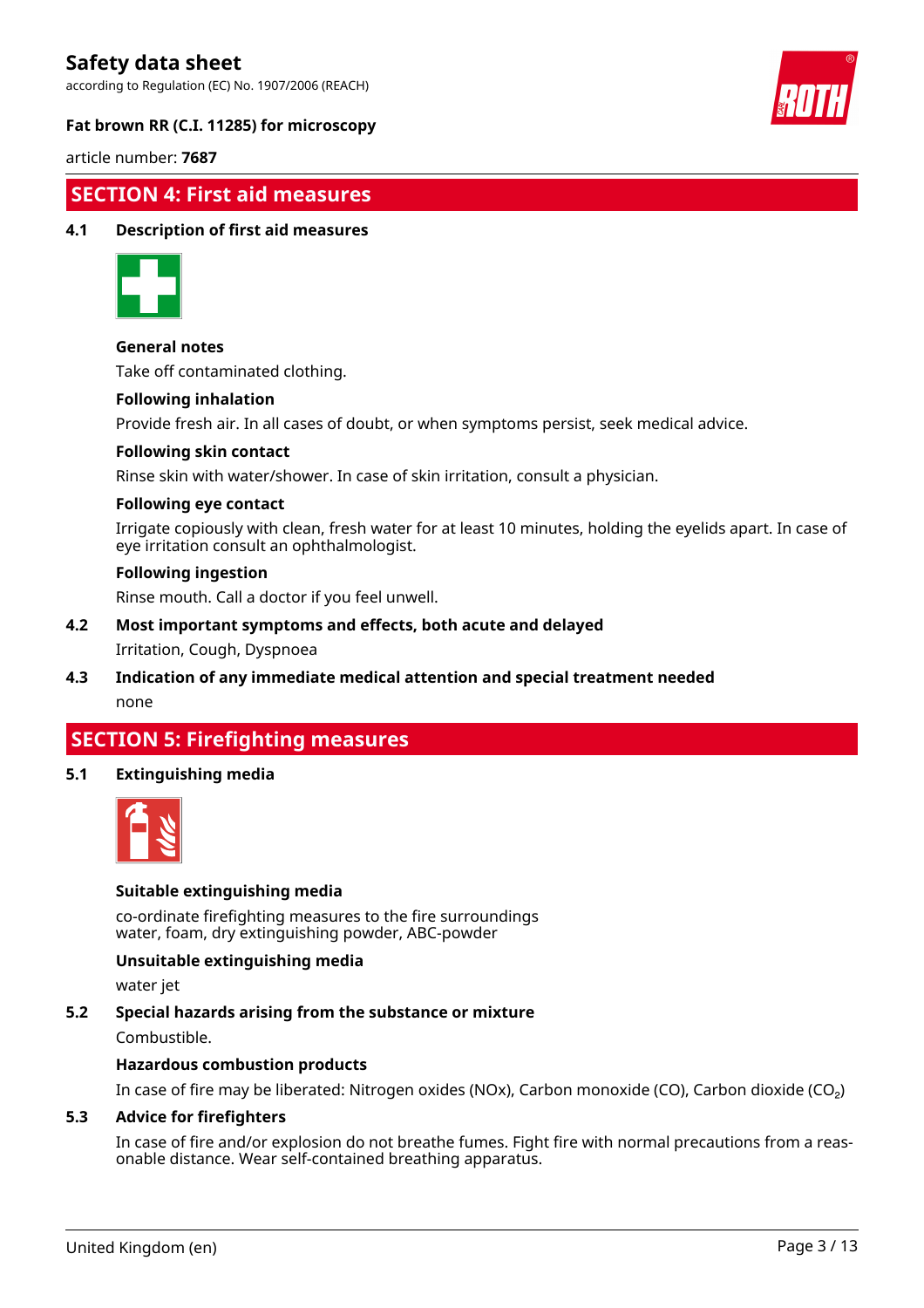according to Regulation (EC) No. 1907/2006 (REACH)



# **Fat brown RR (C.I. 11285) for microscopy**

article number: **7687**

# **SECTION 6: Accidental release measures**

**6.1 Personal precautions, protective equipment and emergency procedures**



# **For non-emergency personnel**

Avoid contact with skin, eyes and clothes. Do not breathe dust.

**6.2 Environmental precautions**

Keep away from drains, surface and ground water.

# **6.3 Methods and material for containment and cleaning up**

# **Advice on how to contain a spill**

Covering of drains. Take up mechanically.

# **Advice on how to clean up a spill**

Take up mechanically. Control of dust.

# **Other information relating to spills and releases**

Place in appropriate containers for disposal. Ventilate affected area.

# **6.4 Reference to other sections**

Hazardous combustion products: see section 5. Personal protective equipment: see section 8. Incompatible materials: see section 10. Disposal considerations: see section 13.

# **SECTION 7: Handling and storage**

# **7.1 Precautions for safe handling**

Provision of sufficient ventilation. Avoid dust formation.

# **Measures to prevent fire as well as aerosol and dust generation**

Removal of dust deposits.

# **Advice on general occupational hygiene**

Wash hands before breaks and after work. Keep away from food, drink and animal feedingstuffs.

# **7.2 Conditions for safe storage, including any incompatibilities**

Store in a dry place.

# **Incompatible substances or mixtures**

Observe hints for combined storage.

# **Consideration of other advice:**

# **Ventilation requirements**

Use local and general ventilation.

# **Specific designs for storage rooms or vessels**

Recommended storage temperature: 15 – 25 °C

# **7.3 Specific end use(s)**

No information available.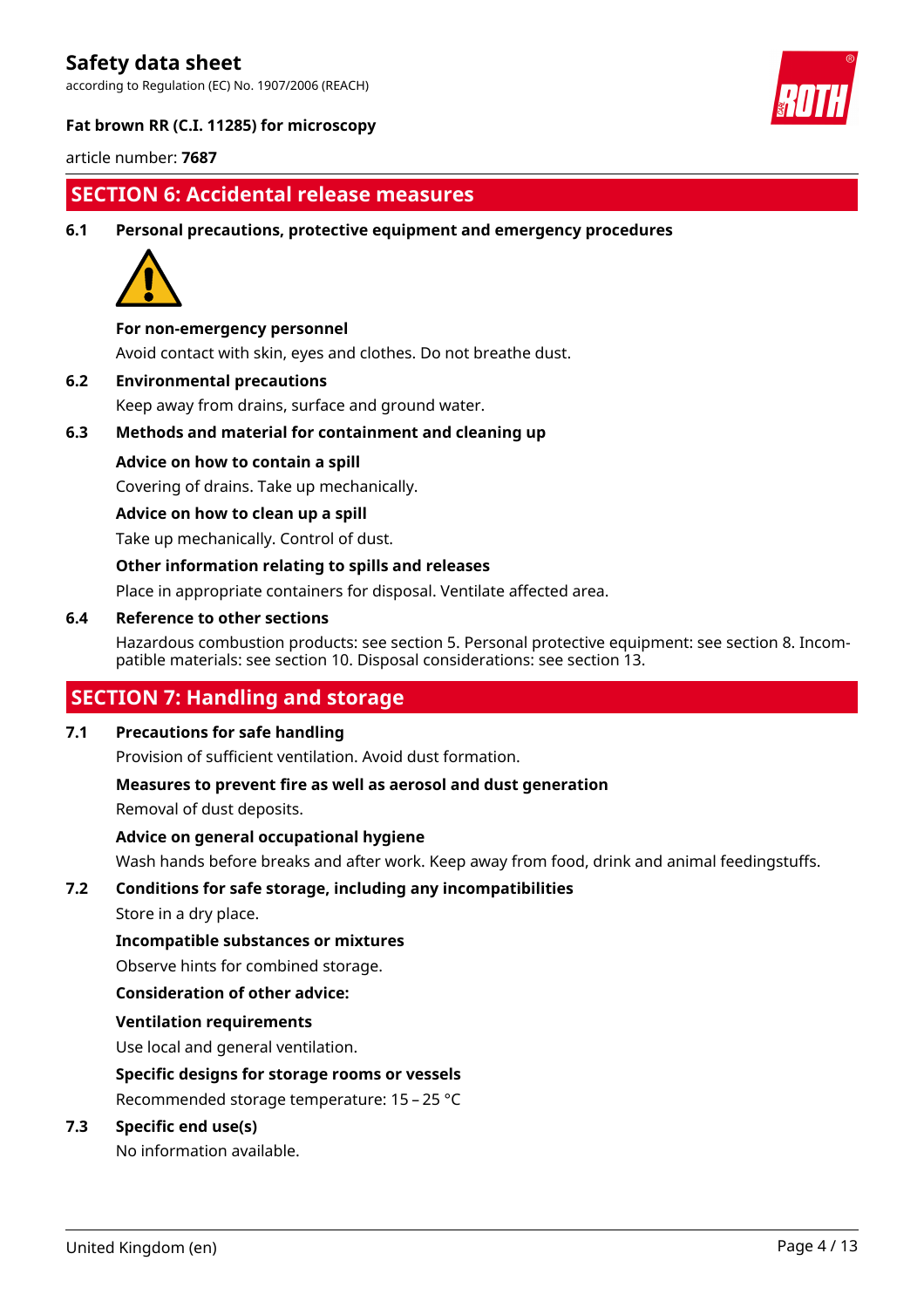according to Regulation (EC) No. 1907/2006 (REACH)



# **Fat brown RR (C.I. 11285) for microscopy**

# article number: **7687**

# **SECTION 8: Exposure controls/personal protection**

### **8.1 Control parameters**

# **National limit values**

# **Occupational exposure limit values (Workplace Exposure Limits)**

| <b>Coun</b><br><b>try</b> | <b>Name of agent</b> | <b>CAS No</b> | Identifi-<br>er | <b>TWA</b><br>[mg/<br>$m^{\overline{3}}]$ | <b>STEL</b><br>[mq/<br>m <sup>3</sup> | Ceil-<br>ing-C<br>[mg/<br>$\overline{m^3}$ ] | Nota-<br>tion | <b>Source</b> |
|---------------------------|----------------------|---------------|-----------------|-------------------------------------------|---------------------------------------|----------------------------------------------|---------------|---------------|
| GB                        | dust                 |               | WEL             | 10                                        |                                       |                                              |               | EH40/2005     |
| GB                        | dust                 |               | WEL             | 4                                         |                                       |                                              |               | EH40/2005     |

#### **Notation**

Ceiling-C Ceiling value is a limit value above which exposure should not occur i Inhalable fraction r Respirable fraction<br>STEL Short-term exposu

STEL Short-term exposure limit: a limit value above which exposure should not occur and which is related to a 15-

minute period (unless otherwise specified) TWA Time-weighted average (long-term exposure limit): measured or calculated in relation to a reference period of 8 hours time-weighted average (unless otherwise specified)

### **8.2 Exposure controls**

# **Individual protection measures (personal protective equipment)**

# **Eye/face protection**



Use safety goggle with side protection.

#### **Skin protection**



# **• hand protection**

Wear suitable gloves. Chemical protection gloves are suitable, which are tested according to EN 374. For special purposes, it is recommended to check the resistance to chemicals of the protective gloves mentioned above together with the supplier of these gloves. The times are approximate values from measurements at 22 ° C and permanent contact. Increased temperatures due to heated substances, body heat etc. and a reduction of the effective layer thickness by stretching can lead to a considerable reduction of the breakthrough time. If in doubt, contact manufacturer. At an approx. 1.5 times larger / smaller layer thickness, the respective breakthrough time is doubled / halved. The data apply only to the pure substance. When transferred to substance mixtures, they may only be considered as a guide.

# **• type of material**

NBR (Nitrile rubber)

**• material thickness**

>0,11 mm

# **• breakthrough times of the glove material**

>480 minutes (permeation: level 6)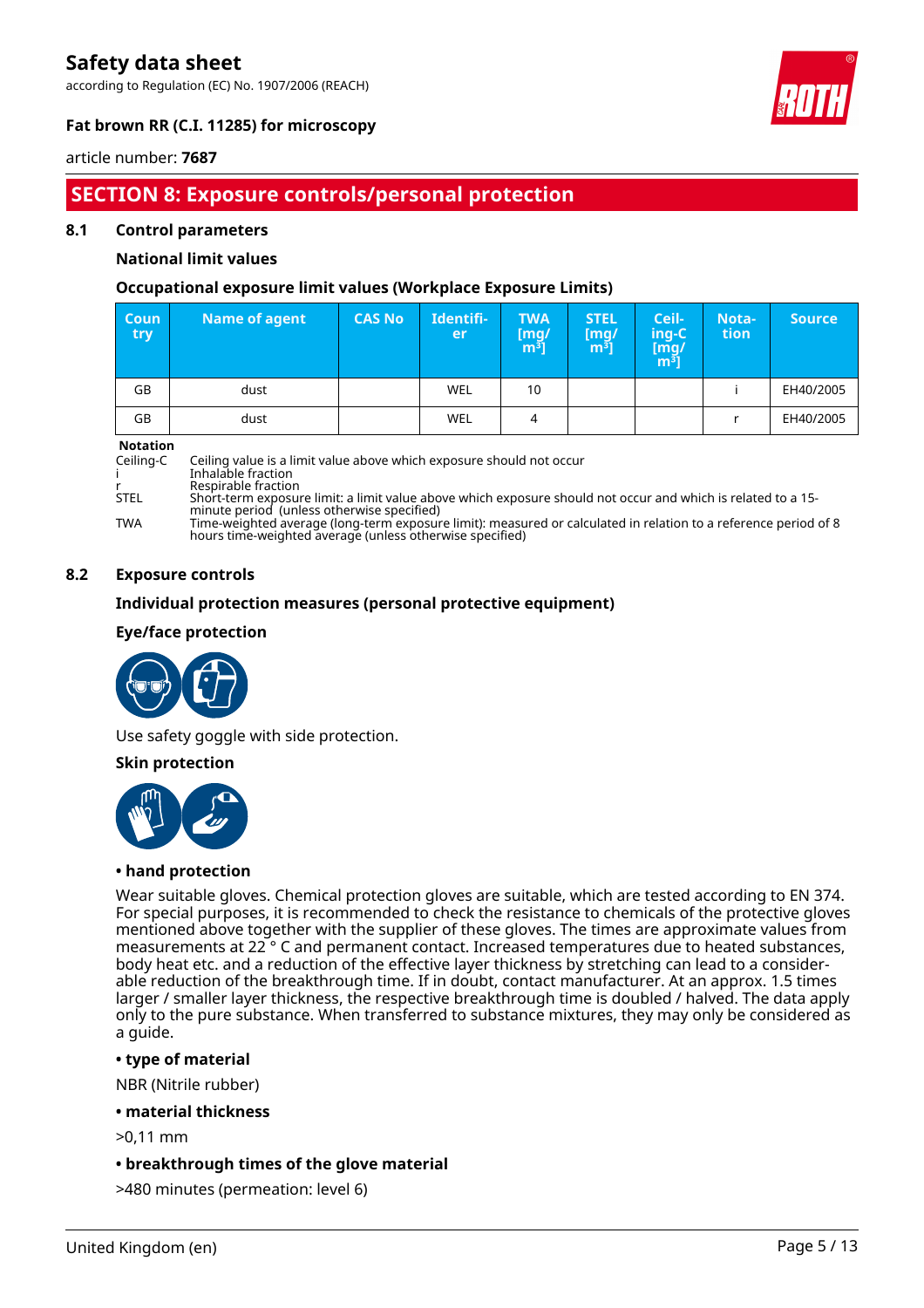according to Regulation (EC) No. 1907/2006 (REACH)



article number: **7687**

#### **• other protection measures**

Take recovery periods for skin regeneration. Preventive skin protection (barrier creams/ointments) is recommended.

#### **Respiratory protection**



Respiratory protection necessary at: Dust formation. Particulate filter device (EN 143). P2 (filters at least 94 % of airborne particles, colour code: White).

#### **Environmental exposure controls**

Keep away from drains, surface and ground water.

# **SECTION 9: Physical and chemical properties**

# **9.1 Information on basic physical and chemical properties**

| Physical state                                              | solid                                                        |
|-------------------------------------------------------------|--------------------------------------------------------------|
| Form                                                        | powder                                                       |
| Colour                                                      | red brown                                                    |
| Odour                                                       | characteristic                                               |
| Melting point/freezing point                                | not determined                                               |
| Boiling point or initial boiling point and boiling<br>range | not determined                                               |
| Flammability                                                | this material is combustible, but will not ignite<br>readily |
| Lower and upper explosion limit                             | not determined                                               |
| Flash point                                                 | not applicable                                               |
| Auto-ignition temperature                                   | not determined                                               |
| Decomposition temperature                                   | not relevant                                                 |
| pH (value)                                                  | not applicable                                               |
| Kinematic viscosity                                         | not relevant                                                 |
| Solubility(ies)                                             |                                                              |
| Water solubility                                            | not determined                                               |
| Partition coefficient                                       |                                                              |
| Partition coefficient n-octanol/water (log value):          | this information is not available                            |
|                                                             |                                                              |
| Vapour pressure                                             | not determined                                               |
| Density and/or relative density                             |                                                              |
| Density                                                     | not determined                                               |

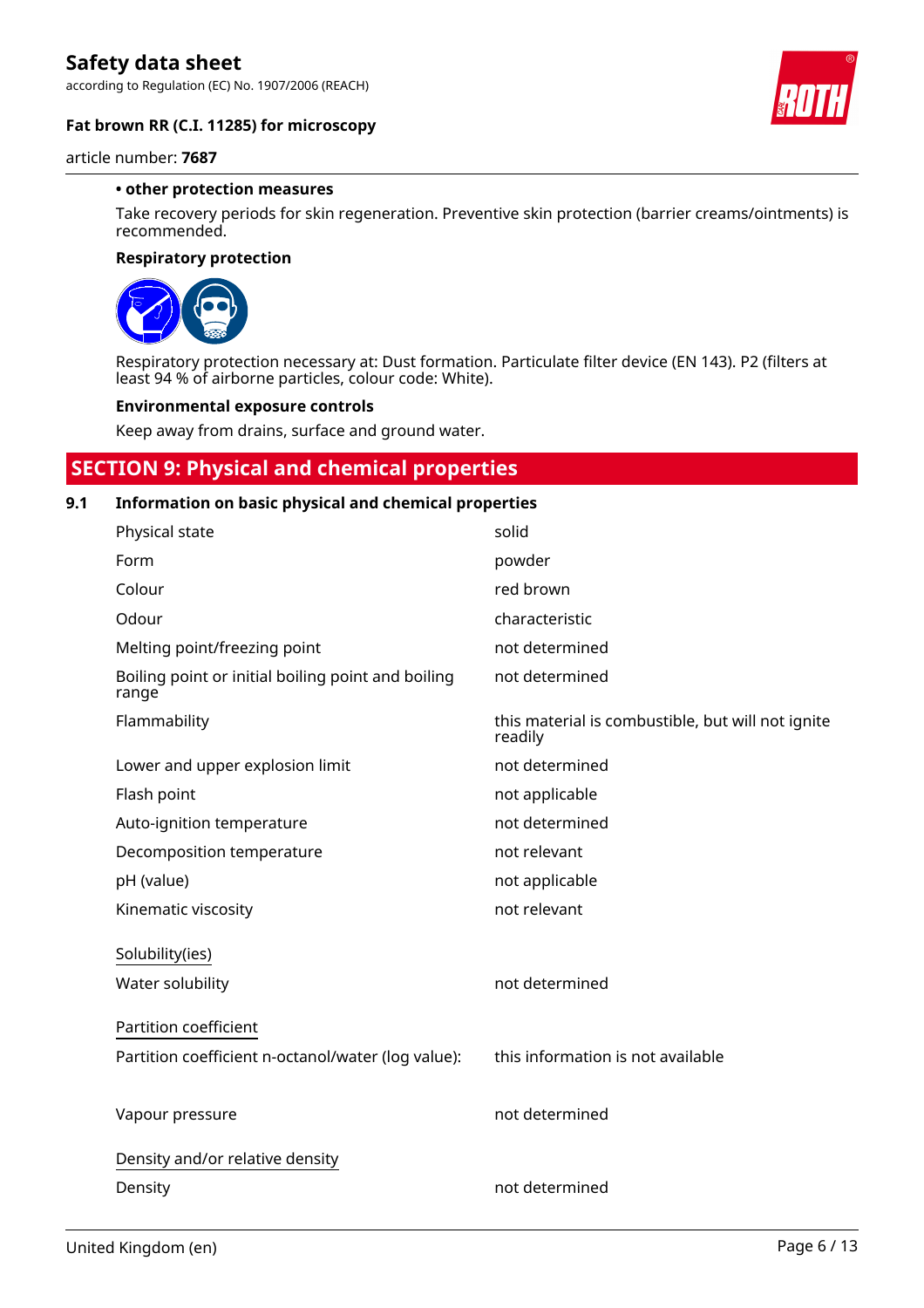according to Regulation (EC) No. 1907/2006 (REACH)



article number: **7687**



|     | Relative vapour density                                | information on this property is not available                  |
|-----|--------------------------------------------------------|----------------------------------------------------------------|
|     | Particle characteristics                               | No data available.                                             |
|     | Other safety parameters                                |                                                                |
|     | Oxidising properties                                   | none                                                           |
| 9.2 | <b>Other information</b>                               |                                                                |
|     | Information with regard to physical hazard<br>classes: | hazard classes acc. to GHS<br>(physical hazards): not relevant |
|     | Other safety characteristics:                          | There is no additional information.                            |

# **SECTION 10: Stability and reactivity**

#### **10.1 Reactivity**

The product in the delivered form is not dust explosion capable; the enrichment of fine dust however leads to the danger of dust explosion.

#### **10.2 Chemical stability**

The material is stable under normal ambient and anticipated storage and handling conditions of temperature and pressure.

### **10.3 Possibility of hazardous reactions**

**Violent reaction with:** strong oxidiser

#### **10.4 Conditions to avoid**

There are no specific conditions known which have to be avoided.

# **10.5 Incompatible materials**

There is no additional information.

# **10.6 Hazardous decomposition products**

Hazardous combustion products: see section 5.

# **SECTION 11: Toxicological information**

# **11.1 Information on hazard classes as defined in Regulation (EC) No 1272/2008**

**Classification according to GHS (1272/2008/EC, CLP)**

#### **Acute toxicity**

Shall not be classified as acutely toxic.

#### **Skin corrosion/irritation**

Causes skin irritation.

# **Serious eye damage/eye irritation**

Causes serious eye irritation.

# **Respiratory or skin sensitisation**

Shall not be classified as a respiratory or skin sensitiser.

# **Germ cell mutagenicity**

Shall not be classified as germ cell mutagenic.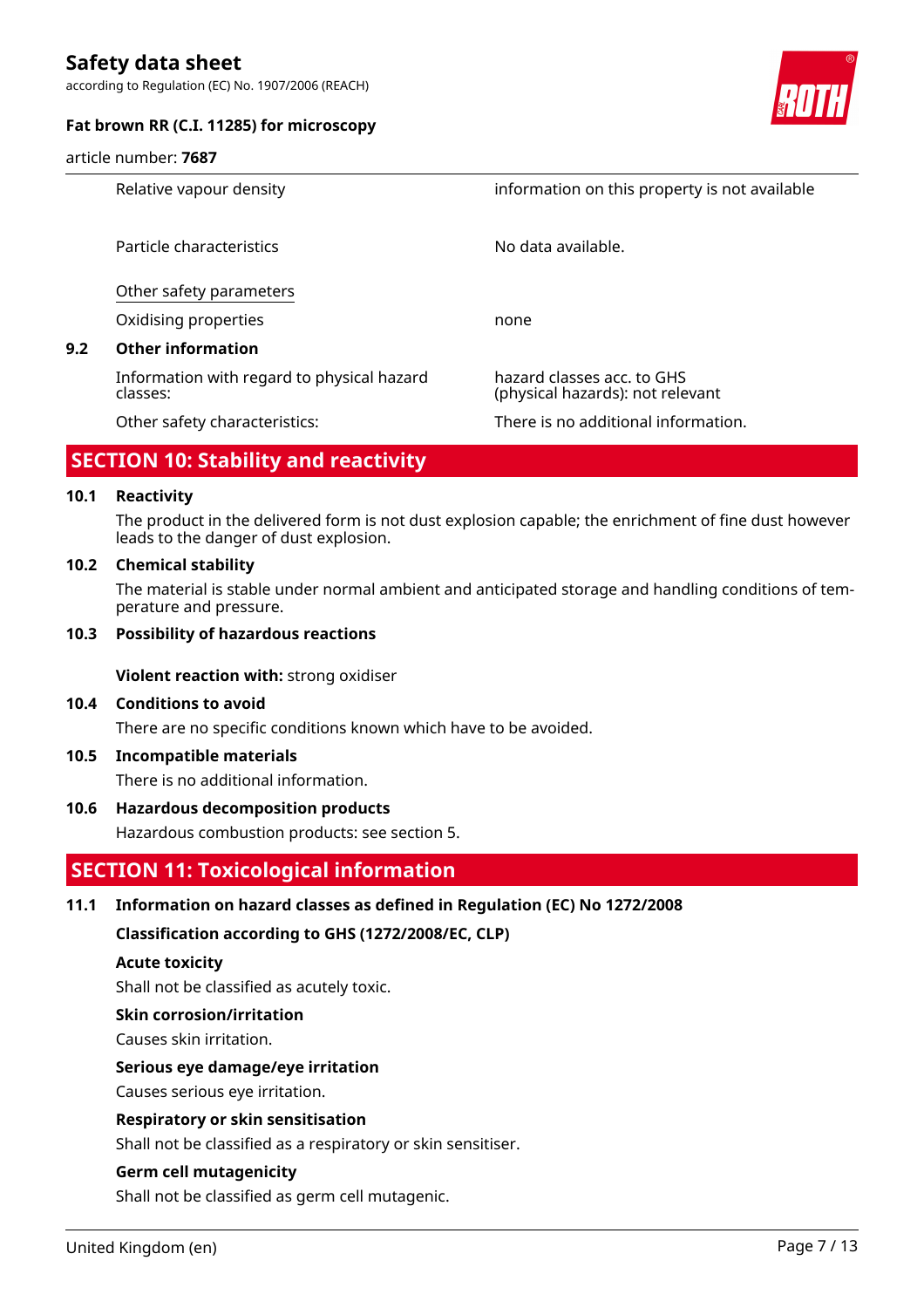according to Regulation (EC) No. 1907/2006 (REACH)

# **Fat brown RR (C.I. 11285) for microscopy**

article number: **7687**

# **Carcinogenicity**

Shall not be classified as carcinogenic.

#### **Reproductive toxicity**

Shall not be classified as a reproductive toxicant.

### **Specific target organ toxicity - single exposure**

May cause respiratory irritation.

#### **Specific target organ toxicity - repeated exposure**

Shall not be classified as a specific target organ toxicant (repeated exposure).

#### **Aspiration hazard**

Shall not be classified as presenting an aspiration hazard.

# **Symptoms related to the physical, chemical and toxicological characteristics**

#### **• If swallowed**

Data are not available.

#### **• If in eyes**

Causes serious eye irritation

#### **• If inhaled**

Irritation to respiratory tract, cough, Dyspnoea

# **• If on skin**

causes skin irritation

# **• Other information**

none

**11.2 Endocrine disrupting properties** Not listed.

# **11.3 Information on other hazards**

There is no additional information.

# **SECTION 12: Ecological information**

# **12.1 Toxicity**

Shall not be classified as hazardous to the aquatic environment.

#### **Biodegradation**

Data are not available.

# **12.2 Process of degradability**

Theoretical Oxygen Demand with nitrification: 2,417 <sup>mg</sup>/<sub>mg</sub> Theoretical Oxygen Demand: 2,013  $^{\text{mg}}$ /<sub>mg</sub> Theoretical Carbon Dioxide: 2,684  $^{\mathsf{mg}}\prime_{\mathsf{mg}}$ 

#### **12.3 Bioaccumulative potential**

Data are not available.

#### **12.4 Mobility in soil**

Data are not available.

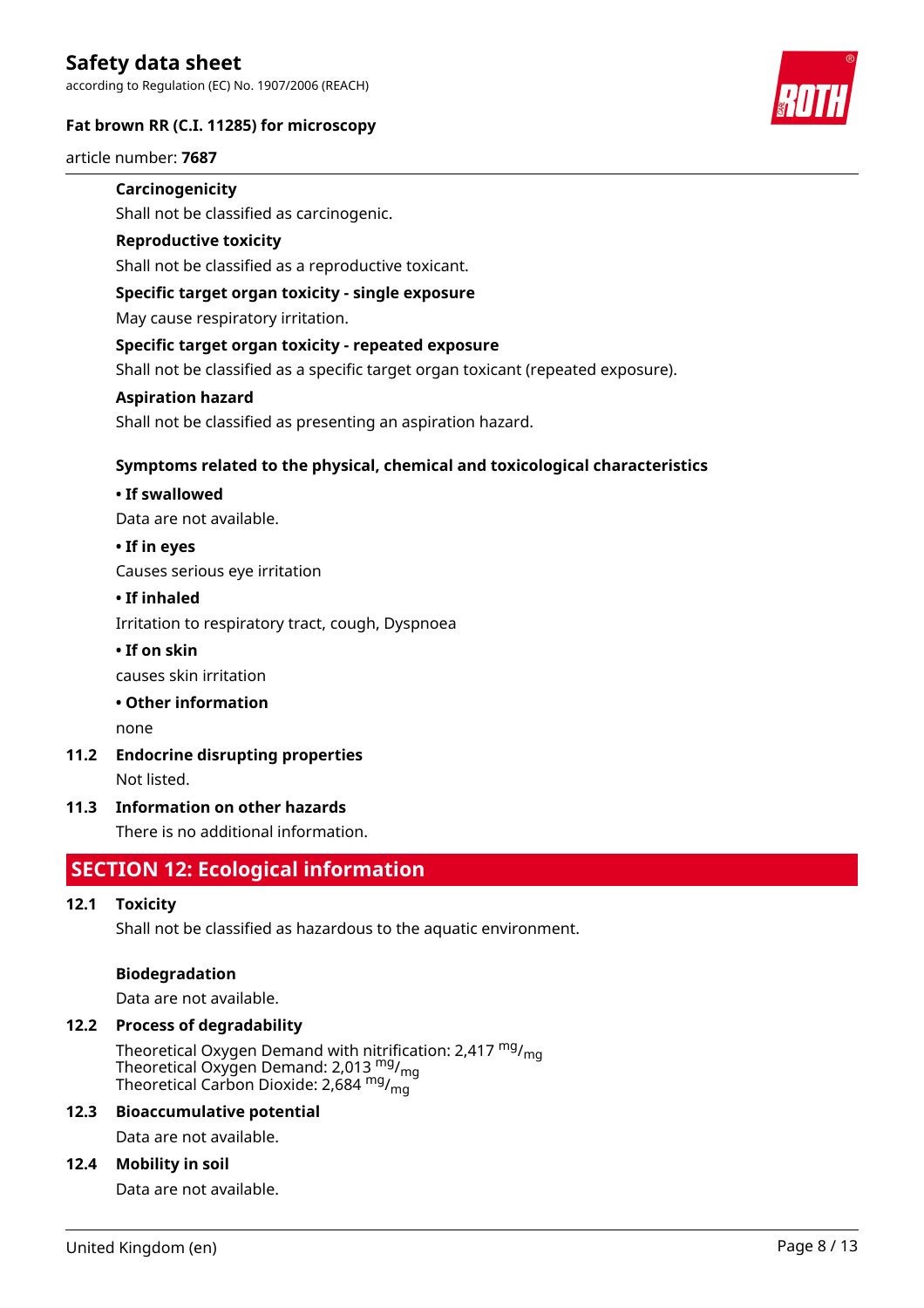according to Regulation (EC) No. 1907/2006 (REACH)



# **Fat brown RR (C.I. 11285) for microscopy**

article number: **7687**

- **12.5 Results of PBT and vPvB assessment** Data are not available.
- **12.6 Endocrine disrupting properties** Not listed.
- **12.7 Other adverse effects** Data are not available.

# **SECTION 13: Disposal considerations**

# **13.1 Waste treatment methods**



This material and its container must be disposed of as hazardous waste. Dispose of contents/container in accordance with local/regional/national/international regulations.

#### **Sewage disposal-relevant information**

Do not empty into drains.

#### **13.2 Relevant provisions relating to waste**

The allocation of waste identity numbers/waste descriptions must be carried out according to the EEC, specific to the industry and process. Waste catalogue ordinance (Germany).

#### **13.3 Remarks**

Waste shall be separated into the categories that can be handled separately by the local or national waste management facilities. Please consider the relevant national or regional provisions.

# **SECTION 14: Transport information**

- **14.1 UN number or ID number not subject to transport regulations**
- **14.2 UN proper shipping name** not assigned
- **14.3 Transport hazard class(es)** none
- **14.4 Packing group not assigned**
- 

- 
- **14.5 Environmental hazards** non-environmentally hazardous acc. to the dangerous goods regulations

# **14.6 Special precautions for user**

There is no additional information.

# **14.7 Maritime transport in bulk according to IMO instruments**

The cargo is not intended to be carried in bulk.

# **14.8 Information for each of the UN Model Regulations**

# **Transport of dangerous goods by road, rail and inland waterway (ADR/RID/ADN) - Additional information**

Not subject to ADR, RID and ADN.

**International Maritime Dangerous Goods Code (IMDG) - Additional information** Not subject to IMDG.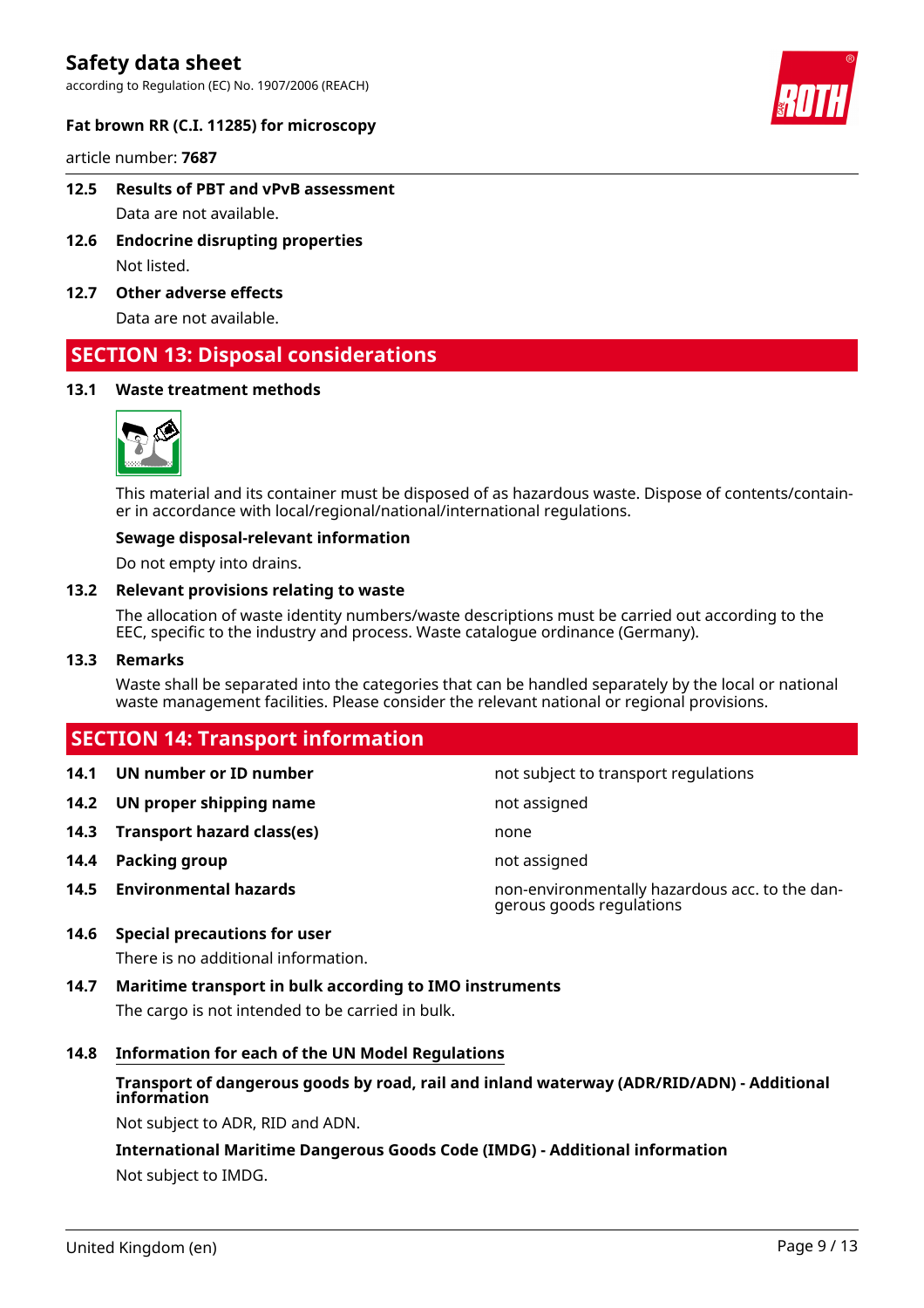according to Regulation (EC) No. 1907/2006 (REACH)



# **Fat brown RR (C.I. 11285) for microscopy**

article number: **7687**

# **International Civil Aviation Organization (ICAO-IATA/DGR) - Additional information**

Not subject to ICAO-IATA.

# **SECTION 15: Regulatory information**

# **15.1 Safety, health and environmental regulations/legislation specific for the substance or mixture**

**Relevant provisions of the European Union (EU)**

**Restrictions according to REACH, Annex XVII**

| Dangerous substances with restrictions (REACH, Annex XVII) |                                                      |               |                    |    |  |  |
|------------------------------------------------------------|------------------------------------------------------|---------------|--------------------|----|--|--|
| Name of substance                                          | Name acc. to inventory                               | <b>CAS No</b> | <b>Restriction</b> | No |  |  |
| Fat brown RR (C.I. 11285)                                  | substances in tattoo inks and perman-<br>ent make-up |               | R75                | 75 |  |  |

**Legend**

R75 1. Shall not be placed on the market in mixtures for use for tattooing purposes, and mixtures containing any such substances shall not be used for tattooing purposes, after 4 January 2022 if the substance or substances in question is or are present in the following circumstances:

(a) in the case of a substance classified in Part 3 of Annex VI to Regulation (EC) No 1272/2008 as carcinogen category 1A, 1B or 2, or germ cell mutagen category 1A, 1B or 2, the substance is present in the mixture in a concentration equal to or greater than 0,00005 % by weight;

(b) in the case of a substance classified in Part 3 of Annex VI to Regulation (EC) No 1272/2008 as reproductive toxicant category 1A, 1B or 2, the substance is present in the mixture in a concentration equal to or greater than 0,001 % by weight;

(c) in the case of a substance classified in Part 3 of Annex VI to Regulation (EC) No 1272/2008 as skin sensitiser category 1, 1A or 1B, the substance is present in the mixture in a concentration equal to or greater than 0,001 % by weight;

(d) in the case of a substance classified in Part 3 of Annex VI to Regulation (EC) No 1272/2008 as skin corrosive category 1, 1A, 1B or 1C or skin irritant category 2, or as serious eye damage category 1 or eye irritant category 2, the substance is present in the mixture in a concentration equal to or greater than:

(i) 0,1 % by weight, if the substance is used solely as a pH regulator;

(ii) 0,01 % by weight, in all other cases;

(e) in the case of a substance listed in Annex II to Regulation (EC) No 1223/2009 (\*1), the substance is present in the mixture in a concentration equal to or greater than 0,00005 % by weight;

(f) in the case of a substance for which a condition of one or more of the following kinds is specified in column g (Product type, Body parts) of the table in Annex IV to Regulation (EC) No 1223/2009, the substance is present in the mixture in a concentration equal to or greater than 0,00005 % by weight:

(i) "Rinse-off products"; (ii) "Not to be used in products applied on mucous membranes";

(iii) "Not to be used in eye products";

(g) in the case of a substance for which a condition is specified in column h (Maximum concentration in ready for use preparation) or column i (Other) of the table in Annex IV to Regulation (EC) No 1223/2009, the substance is present in the mixture in a concentration, or in some other way, that does not accord with the condition specified in that column; (h) in the case of a substance listed in Appendix 13 to this Annex, the substance is present in the mixture in a concentration equal to or greater than the concentration limit specified for that substance in that Appendix.

2. For the purposes of this entry use of a mixture "for tattooing purposes" means injection or introduction of the mixture into a person's skin, mucous membrane or eyeball, by any process or procedure (including procedures commonly referred to as permanent make-up, cosmetic tattooing, micro-blading and micro-pigmentation), with the aim of making a mark or design on his or her body.

3. If a substance not listed in Appendix 13 falls within more than one of points (a) to (g) of paragraph 1, the strictest concentration limit laid down in the points in question shall apply to that substance. If a substance listed in Appendix 13 also falls within one or more of points (a) to (g) of paragraph 1, the concentration limit laid down in point (h) of paragraph 1 shall apply to that substance.

4. By way of derogation, paragraph 1 shall not apply to the following substances until 4 January 2023:

(a) Pigment Blue 15:3 (CI 74160, EC No 205-685-1, CAS No 147-14-8);

(b) Pigment Green 7 (CI 74260, EC No 215-524-7, CAS No 1328-53-6). 5. If Part 3 of Annex VI to Regulation (EC) No 1272/2008 is amended after 4 January 2021 to classify or re-classify a substance such that the substance then becomes caught by point (a), (b), (c) or (d) of paragraph 1 of this entry, or such that it then falls within a different one of those points from the one within which it fell previously, and the date of application of that new or revised classification is after the date referred to in paragraph 1 or, as the case may be, paragraph 4 of this entry, that amendment shall, for the purposes of applying this entry to that substance, be treated as taking effect on the date of application of that new or revised classification.

6. If Annex II or Annex IV to Regulation (EC) No 1223/2009 is amended after 4 January 2021 to list or change the listing of a substance such that the substance then becomes caught by point (e), (f) or (g) of paragraph 1 of this entry, or<br>such that it then falls within a different one of those points from the one within which it fell previous that amendment shall, for the purposes of applying this entry to that substance, be treated as taking effect from the date falling 18 months after entry into force of the act by which that amendment was made. 7. Suppliers placing a mixture on the market for use for tattooing purposes shall ensure that, after 4 January 2022, the

mixture is marked with the following information: (a) the statement "Mixture for use in tattoos or permanent make-up";

(b) a reference number to uniquely identify the batch;

(c) the list of ingredients in accordance with the nomenclature established in the glossary of common ingredient names pursuant to Article 33 of Regulation (EC) No 1223/2009, or in the absence of a common ingredient name, the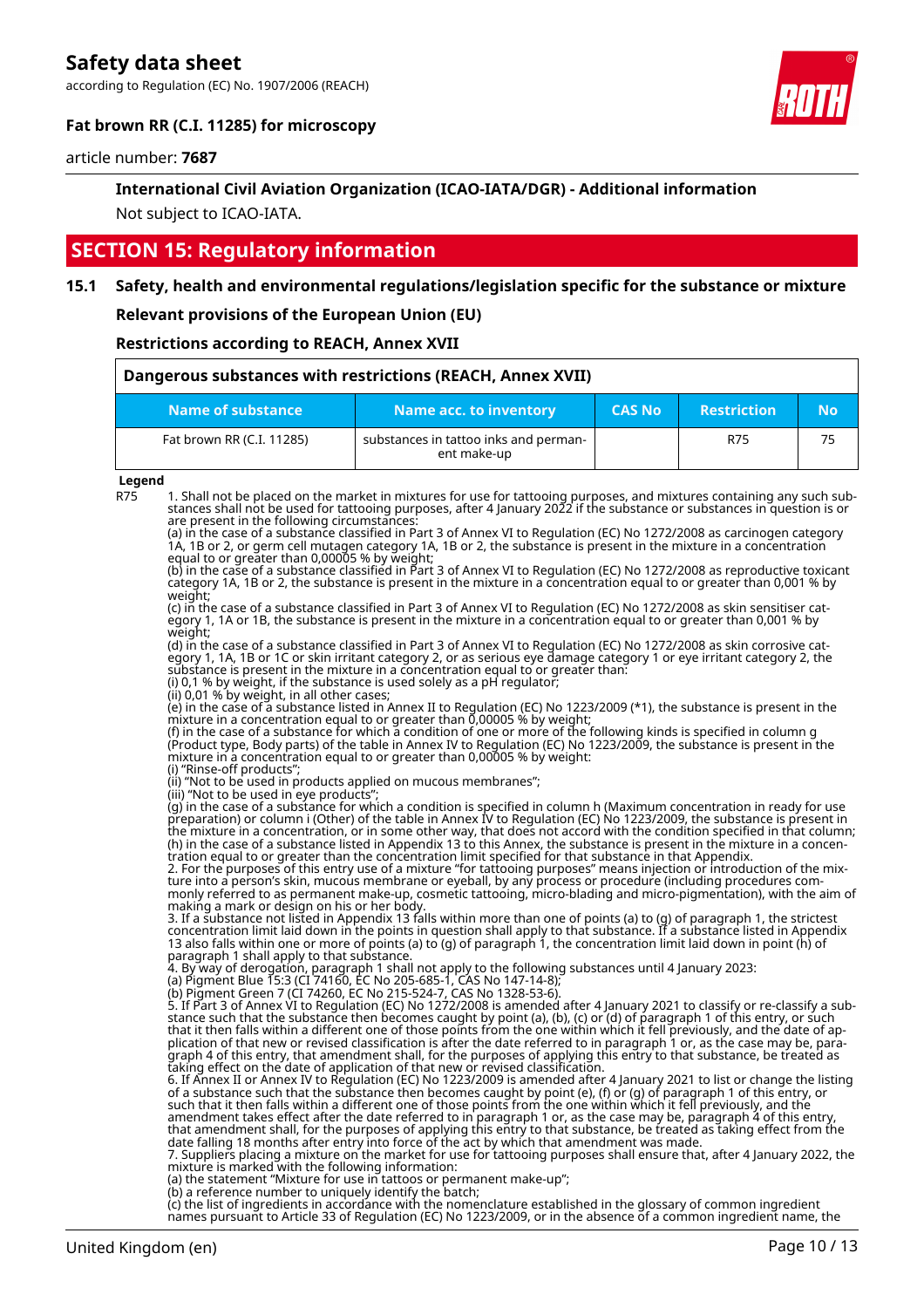according to Regulation (EC) No. 1907/2006 (REACH)

# **Fat brown RR (C.I. 11285) for microscopy**



#### article number: **7687**

| Legend                                                                                                                                                                                                                                                                                                                                                                                                                                                                                                                                                                                                                                                                                 |  |
|----------------------------------------------------------------------------------------------------------------------------------------------------------------------------------------------------------------------------------------------------------------------------------------------------------------------------------------------------------------------------------------------------------------------------------------------------------------------------------------------------------------------------------------------------------------------------------------------------------------------------------------------------------------------------------------|--|
| IUPAC name. In the absence of a common ingredient name or IUPAC name, the CAS and EC number. Ingredients shall<br>be listed in descending order by weight or volume of the ingredients at the time of formulation. "Ingredient" means<br>any substance added during the process of formulation and present in the mixture for use for tattooing purposes. Im-<br>purities shall not be regarded as ingredients. If the name of a substance, used as ingredient within the meaning of<br>this entry, is already required to be stated on the label in accordance with Regulation (EC) No 1272/2008, that ingredi-<br>ent does not need to be marked in accordance with this Regulation; |  |
| (d) the additional statement "pH regulator" for substances falling under point (d)(i) of paragraph 1;<br>(e) the statement "Contains nickel. Can cause allergic reactions." if the mixture contains nickel below the concentra-<br>tion limit specified in Appendix 13;                                                                                                                                                                                                                                                                                                                                                                                                                |  |
| (f) the statement "Contains chromium (VI). Can cause allergic reactions." if the mixture contains chromium (VI) below<br>the concentration limit specified in Appendix 13;                                                                                                                                                                                                                                                                                                                                                                                                                                                                                                             |  |
| (g) safety instructions for use insofar as they are not already required to be stated on the label by Regulation (EC) No<br>1272/2008.                                                                                                                                                                                                                                                                                                                                                                                                                                                                                                                                                 |  |
| The information shall be clearly visible, easily legible and marked in a way that is indelible.<br>The information shall be written in the official language(s) of the Member State(s) where the mixture is placed on the<br>market, unless the Member State(s) concerned provide(s) otherwise.                                                                                                                                                                                                                                                                                                                                                                                        |  |
| Where necessary because of the size of the package, the information listed in the first subparagraph, except for point<br>(a), shall be included instead in the instructions for use.                                                                                                                                                                                                                                                                                                                                                                                                                                                                                                  |  |
| Before using a mixture for tattooing purposes, the person using the mixture shall provide the person undergoing the<br>procedure with the information marked on the package or included in the instructions for use pursuant to t<br>graph.                                                                                                                                                                                                                                                                                                                                                                                                                                            |  |
| 8. Mixtures that do not contain the statement "Mixture for use in tattoos or permanent make-up" shall not be used for<br>tattooing purposes.                                                                                                                                                                                                                                                                                                                                                                                                                                                                                                                                           |  |
| 9. This entry does not apply to substances that are gases at temperature of 20 $^{\circ}$ C and pressure of 101,3 kPa, or gener-<br>ate a vapour pressure of more than 300 kPa at temperature of 50 °C, with the exception of formaldehyde (CAS No 50-<br>00-0. EC No 200-001-8).                                                                                                                                                                                                                                                                                                                                                                                                      |  |
| 10. This entry does not apply to the placing on the market of a mixture for use for tattooing purposes, or to the use of<br>a mixture for tattooing purposes, when placed on the market exclusively as a medical device or an accessory to a<br>medical device, within the meaning of Regulation (EU) 2017/745, or when used exclusively as a medical device or an<br>accessory to a medical device, within the same meaning. Where the placing on the market or use may not be exclus-<br>ively as a medical device or an accessory to a medical device, the requirements of Regulation (EU) 2017/745 and of this<br>Regulation shall apply cumulatively.                             |  |
|                                                                                                                                                                                                                                                                                                                                                                                                                                                                                                                                                                                                                                                                                        |  |
| List of substances subject to authorisation (REACH, Annex XIV)/SVHC - candidate list                                                                                                                                                                                                                                                                                                                                                                                                                                                                                                                                                                                                   |  |
| Not listed.                                                                                                                                                                                                                                                                                                                                                                                                                                                                                                                                                                                                                                                                            |  |

#### **Seveso Directive**

# **2012/18/EU (Seveso III)**

| <b>No</b> | Dangerous substance/hazard categories | <b>Qualifying quantity (tonnes) for the ap-</b><br>plication of lower and upper-tier re-<br><b>auirements</b> | <b>Notes</b> |
|-----------|---------------------------------------|---------------------------------------------------------------------------------------------------------------|--------------|
|           | not assigned                          |                                                                                                               |              |

#### **Deco-Paint Directive**

| <b>VOC content</b><br>0 % |
|---------------------------|
|---------------------------|

#### **Industrial Emissions Directive (IED)**

| VOC content | ገ % |
|-------------|-----|
|             |     |

#### **Directive on the restriction of the use of certain hazardous substances in electrical and electronic equipment (RoHS)**

not listed

#### **Regulation concerning the establishment of a European Pollutant Release and Transfer Register (PRTR)**

not listed

#### **Water Framework Directive (WFD)**

not listed

# **Regulation on the marketing and use of explosives precursors** not listed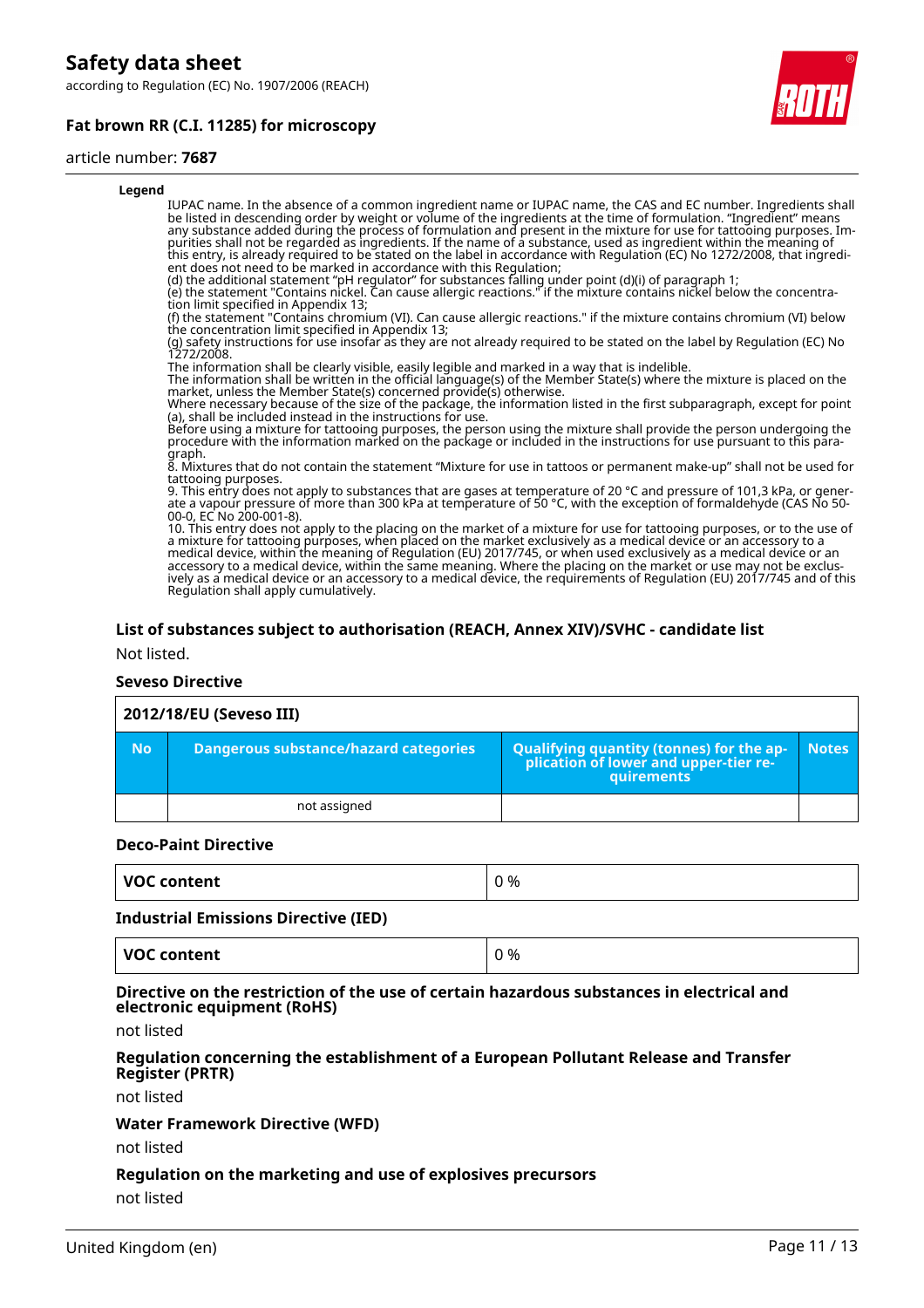according to Regulation (EC) No. 1907/2006 (REACH)



# **Fat brown RR (C.I. 11285) for microscopy**

article number: **7687**

#### **Regulation on drug precursors**

not listed

# **Regulation on substances that deplete the ozone layer (ODS)**

not listed

# **Regulation concerning the export and import of hazardous chemicals (PIC)**

not listed

#### **Regulation on persistent organic pollutants (POP)**

not listed

#### **Other information**

Directive 94/33/EC on the protection of young people at work. Observe employment restrictions under the Maternity Protection Directive (92/85/EEC) for expectant or nursing mothers.

#### **National inventories**

| <b>Country</b> | <b>Inventory</b> | <b>Status</b>       |
|----------------|------------------|---------------------|
| AU             | <b>AICS</b>      | substance is listed |
| <b>CA</b>      | <b>DSL</b>       | substance is listed |
| <b>CN</b>      | <b>IECSC</b>     | substance is listed |
| EU             | ECSI             | substance is listed |
| NZ             | <b>NZIOC</b>     | substance is listed |
| <b>PH</b>      | <b>PICCS</b>     | substance is listed |
| US             | <b>TSCA</b>      | substance is listed |

#### **Legend**

AICS Australian Inventory of Chemical Substances<br>
DSL Domestic Substances List (DSL)<br>
ECSI EC Substance Inventory (EINECS, ELINCS, NLI DSL Domestic Substances List (DSL) ECSI EC Substance Inventory (EINECS, ELINCS, NLP) IECSC Inventory of Existing Chemical Substances Produced or Imported in China NZIoC New Zealand Inventory of Chemicals PICCS Philippine Inventory of Chemicals and Chemical Substances (PICCS) TSCA Toxic Substance Control Act

#### **15.2 Chemical Safety Assessment**

No Chemical Safety Assessment has been carried out for this substance.

# **SECTION 16: Other information**

#### **Abbreviations and acronyms**

| Abbr.      | <b>Descriptions of used abbreviations</b>                                                                                                                                                                                       |
|------------|---------------------------------------------------------------------------------------------------------------------------------------------------------------------------------------------------------------------------------|
| ADN        | Accord européen relatif au transport international des marchandises dangereuses par voies de naviga-<br>tion intérieures (European Agreement concerning the International Carriage of Dangerous Goods by In-<br>land Waterways) |
| <b>ADR</b> | Accord relatif au transport international des marchandises dangereuses par route (Agreement concern-<br>ing the International Carriage of Dangerous Goods by Road)                                                              |
| CAS        | Chemical Abstracts Service (service that maintains the most comprehensive list of chemical substances)                                                                                                                          |
| Ceiling-C  | Ceiling value                                                                                                                                                                                                                   |
| <b>CLP</b> | Regulation (EC) No 1272/2008 on classification, labelling and packaging of substances and mixtures                                                                                                                              |
| <b>DGR</b> | Dangerous Goods Regulations (see IATA/DGR)                                                                                                                                                                                      |